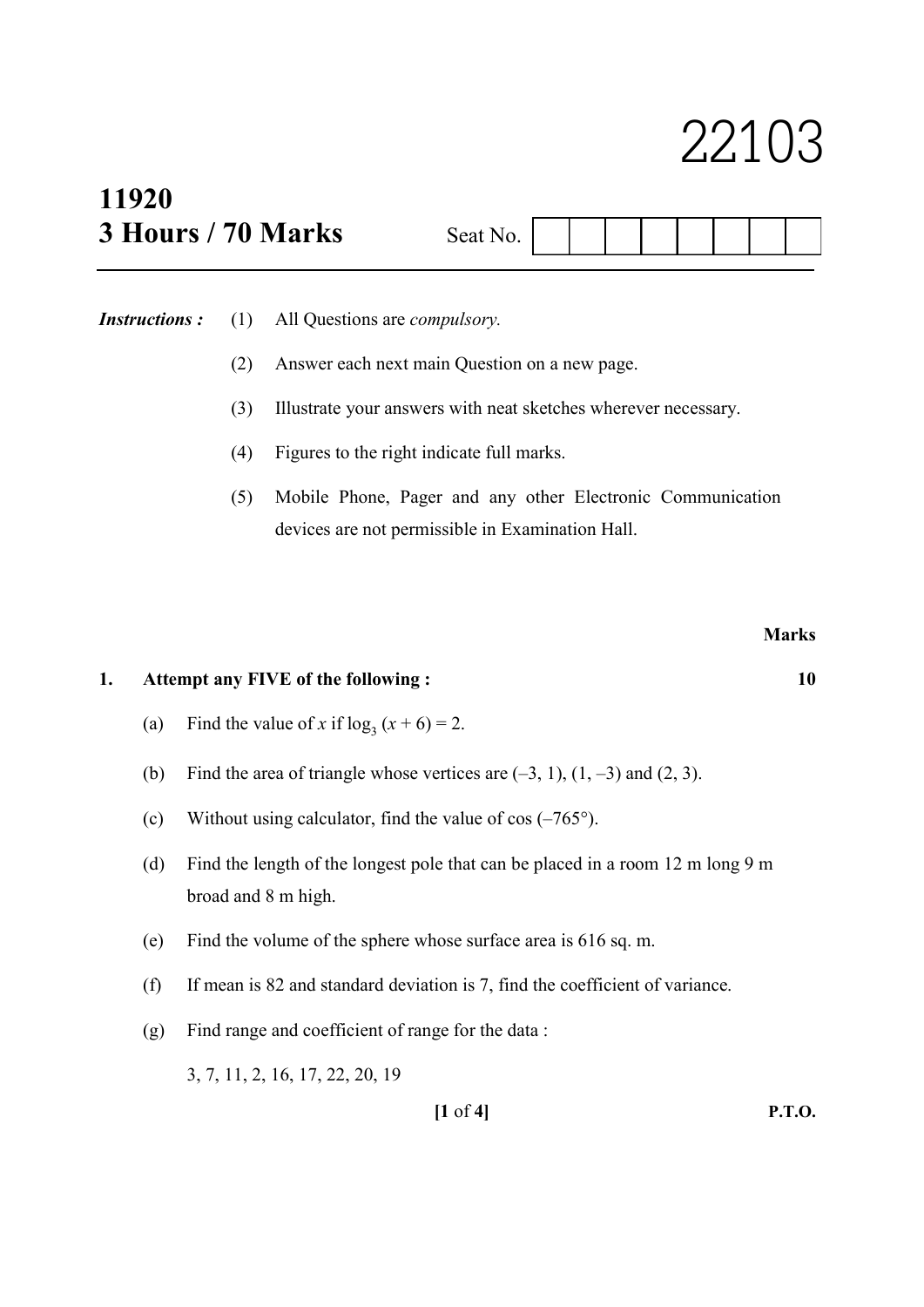### 2. Attempt any THREE of the following : 12

(a) If 
$$
A = \begin{bmatrix} -2 & 0 & 2 \\ 3 & 4 & 5 \end{bmatrix}
$$
,  $B = \begin{bmatrix} 2 & 1 \\ 3 & 5 \\ 0 & 2 \end{bmatrix}$  whether AB is singular or non-singular matrix.

(b) Resolve into partial fraction :

$$
\frac{2x+3}{x^2-2x-3}
$$

(c) The voltages in an circuit are related by the following equations :

$$
V_1 + V_2 + V_3 = 9
$$
  

$$
V_1 - V_2 + V_3 = 3
$$
  

$$
V_1 + V_2 - V_3 = 1
$$

Find  $V_1$ ,  $V_2$ ,  $V_3$  by using Cramer's Rule.

(d) Compute standard deviation for the following data :

1, 2, 3, 4, 5, 6, 7

### 3. Attempt any THREE of the following : 12

(a) Simplify :

$$
\frac{\cos^2\left(180^\circ - \theta\right)}{\sin\left(-\theta\right)} + \frac{\cos^2\left(270^\circ + \theta\right)}{\sin\left(180^\circ + \theta\right)}
$$

(b) Prove that :

 $1 + \tan \theta$ . tan  $2 \theta = \sec 2\theta$ .

(c) Prove that :

 $\sin 4A + \sin 5A + \sin 6A$  $\frac{\sin 4A + \sin 5A + \sin 6A}{\cos 4A + \cos 5A + \cos 6A} = \tan 5A.$ 

(d) Prove that :

$$
\tan^{-1}\left(\frac{1}{2}\right) + \tan^{-1}\left(\frac{1}{3}\right) = \frac{\pi}{4}.
$$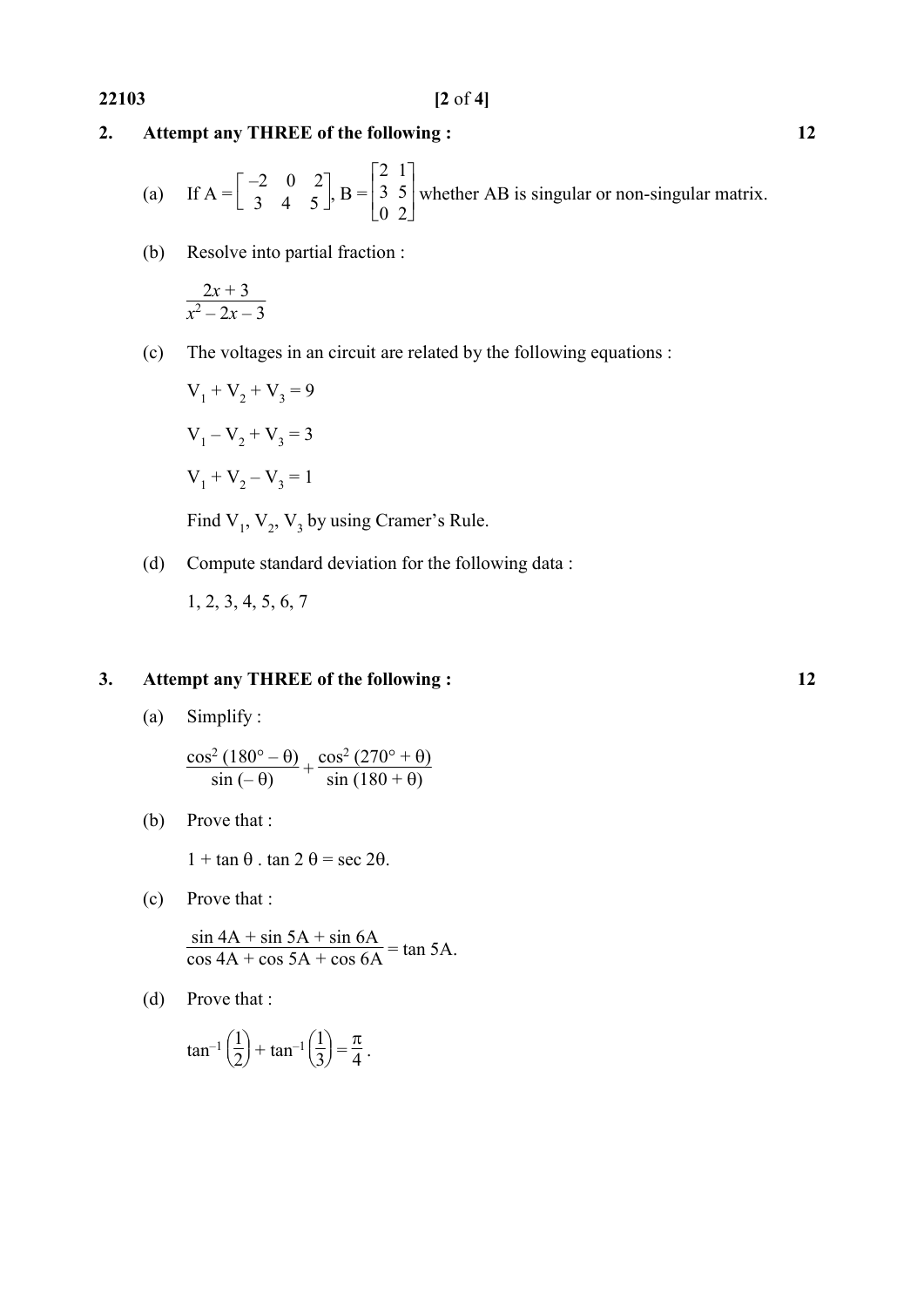#### 4. Attempt any THREE of the following : 12

(a) If 
$$
A = \begin{bmatrix} 1 & 2 & -1 \\ 3 & 0 & 2 \\ 4 & 5 & 0 \end{bmatrix}
$$
,  $B = \begin{bmatrix} 1 & 0 & 0 \\ 2 & 1 & 0 \\ 0 & 1 & 3 \end{bmatrix}$  verify  $(AB)^{T} = B^{T}A^{T}$ .

(b) Resolve in to partial fraction :

$$
\frac{3x-2}{\left(x+2\right)\left(x^2+4\right)}
$$

(c) Without using calculator, prove that

 $\cos 20^\circ \cdot \cos 40^\circ \cdot \cos 60^\circ \cdot \cos 80^\circ =$ 1  $\frac{1}{16}$ 

(d) Prove that :

 $\tan A \cdot \tan (60 - A) \cdot \tan (60 + A^{\circ}) = \tan 3A$ 

#### (e) If  $\angle A$  and  $\angle B$  are obtuse angles and sin  $A = \frac{12}{13}$ , cos  $B = \frac{12}{13}$ – 4  $\frac{1}{5}$ ,

find  $cos(A + B)$ .

#### 5. Attempt any TWO of the following : 12

- (a) Attempt the following :
	- (i) Find length of perpendicular from the point  $P(2, 5)$  on the line  $2x + 3y - 6 = 0.$
	- (ii) Find the equation of line passing through (2, 3) and having slope 5 units.
- (b) Attempt the following :
	- (i) Find the equation of the line passing through the point (2, 3) and perpendicular to the line  $3x - 5y = 6$ .
	- (ii) Find the acute angle between the lines  $3x y = 4$ ,  $2x + y = 3$ .